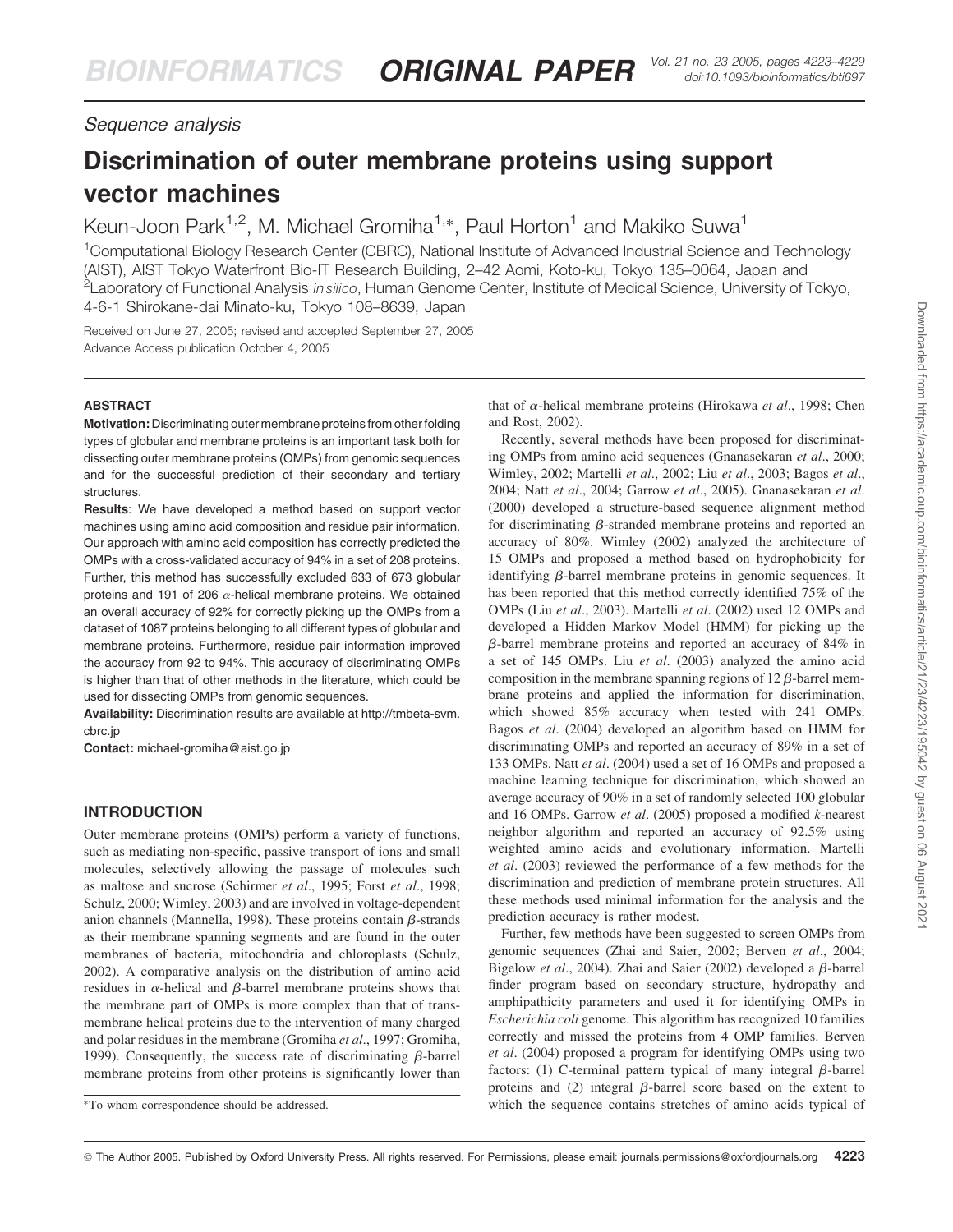transmembrane  $\beta$ -strands. Bigelow *et al.* (2004) introduced a profile-based HMM for discriminating OMPs and suggested the probable OMPs in genomic sequences of 72 Gram-negative bacteria.

Classification based on support vector machines (SVMs) has several applications in bioinformatics and computational biology. It has been widely used to predict protein secondary structures (Nguyen and Rajapakse, 2005b), solvent accessibility (Yuan *et al*., 2002; Kim and Park, 2004; Nguyen and Rajapakse, 2005a), protein–protein binding sites (Bradford and Westhead, 2004; Res *et al*., 2005), remote protein homology detection (Busuttil *et al*., 2004), protein domains (Vlahovicek *et al*., 2005) protein subcellular localization (Hua and Sun, 2001; Park and Kanehisa, 2003; Nair and Rost, 2005) and gene and tissue classification from microarray expression data (Brown *et al*., 2000). The biological and bioinformatics applications of SVMs have been reviewed in Byvatov and Schneider (2003) and Yang (2004).

In our earlier work, we have developed a statistical method based on amino acid composition and residue pairs for discriminating OMPs (Gromiha and Suwa, 2005; Gromiha *et al*., 2005). It showed an accuracy of 89% in a dataset of 377 OMPs (Gromiha and Suwa, 2005). As SVMs have a wide range of applications and perform well in prediction algorithms, we have developed a method using SVMs for discriminating OMPs. We have examined the performance of SVMs using different kernel functions and parameters, and various sequence features represented by the composition of amino acid residues and residue pairs. We observed that SVMs could discriminate the OMPs at an accuracy of 92% with amino acid composition and the accuracy is improved to 94% using residue pair information. This method has the ability to correctly pick up the OMPs and exclude other folding types of globular proteins at high accuracy levels.

# MATERIALS AND METHODS

#### **Datasets**

All protein sequences were collected from the dataset of Gromiha and Suwa (2005), extracted from the PSORT-B database (Gardy *et al*., 2003) for membrane proteins and the PDB40D\_1.37 database of SCOP (Murzin *et al*., 1995; Berman *et al*., 2000) for globular proteins. The dataset included a total of 377 OMP sequences, 674 globular protein sequences and 268  $\alpha$ -helical membrane proteins. In these datasets, OMPs and  $\alpha$ -helical membrane proteins have many redundant sequences and the globular proteins have been filtered with <40% sequence similarity.

#### Removal of highly similar sequences

Sequences with a high degree of similarity to other sequences were removed by all-to-all sequence similarity check using the program CD-HIT (Li *et al*., 2001), which produces a non-redundant protein database, using a greedy incremental algorithm as implemented by Holm and Sander (1998). We produced non-redundant protein datasets for all types of proteins by CD-HIT with full-length matches of <40% sequence identity. We did not consider the proteins containing B, X or Z in the amino acid sequence.

The total number of proteins in the final dataset are 208 OMPs, 673 globular proteins and 206  $\alpha$ -helical membrane proteins and the sequences are available at http: www.cbrc.jp/~gromiha/omp/dataset2.html.

## Support vector machines

SVM is a learning algorithm (Cristianini and Shawe-Taylor, 2000), which from a set of positively and negatively labeled training vectors learns a

For actual implementation we used the freely downloadable SVM-light package by Joachims (1999). We tested linear, polynomial and RBF (radial basis function) kernels with various parameters.

## Compositions of amino acids and amino acid pairs

Each protein in the training dataset of *N* proteins is characterized by a vector  $\vec{x}_i$  ( $i = 1, \ldots, N$ ) representing certain sequence features, together with the positive label or the negative labels for discriminating two different groups (e.g. globular and OMPs). In addition to the amino acid composition, we considered the amino acid pair composition. The vector  $\vec{x}_i$  has 20 elements for the amino acid composition and 400 elements for the amino acid pair composition. Amino acid composition is defined as the ratio between the number of occurrences of a specific amino acid residue and the total number of residues in a protein.

For each ordered pair of amino acids, the amino acid pair composition  $C_{ii}$  is defined as the number of occurrences of amino acid *i* followed by *j* divided by the total number of adjacent pairs (i.e. the length of the sequence minus one).

#### Feature selection

At first, we considered selection with the Fisher discriminant ratio (FDR). It is defined as

$$
FDR_i = \frac{(\mu_{\rm OMP}^i - \mu_{\rm m}^i)^2}{(\sigma_{\rm OMP}^i)^2 + (\sigma_{\rm m}^i)^2},\tag{1}
$$

where  $\mu_{\text{OMP}}^i$  and  $\sigma_{\text{OMP}}^i$  are the mean and variance of the i-th amino acid (20 residues) or amino acid pair (400 residue pairs) composition in OMPs, respectively.  $\mu_{m}^{i}$  and  $\sigma_{m}^{i}$  denote the mean and variance of amino acid *i* or amino acid pair  $i$  composition in globular proteins,  $\alpha$ -helical membrane proteins or non-OMPs. In this study, the group of non-OMPs means the sum of globular proteins and  $\alpha$ -helical membrane proteins. Selecting features with the highest FDR values is often employed as a simple technique for feature selection (Liu *et al*., 2003).

Another selection procedure is done according to backward and forward selection for handling datasets with amino acid composition and amino acid pair composition. In this work, backward selection (elimination) started with the complete set of 20 amino acid composition features. It evaluates all the subsets by eliminating the composition of one amino acid from the complete set and selects the one with the best performance measure of Matthews correlation coefficient (MCC) [Equation (5)]. It then evaluates all the subsets with one feature less than the best subset from the previous step and selects the second best. The process stops when decreasing the size of current best subset leads to a lower prediction rate. Forward selection for the 400 amino acid pair composition features was started from the result of backward selection subset of amino acid composition features. It evaluates all the one-additional feature subsets and selects the one with the best prediction rate. It then builds all the two-additional feature subsets that include the features already selected from the first step and finds the best one. This process continues until increasing the size of the current subset leads to a lower performance measure. Although FDR has been used for feature selection in some studies, we adopted cross-validated classification accuracy for the selection criteria in this work.

Since we have small number of proteins in our dataset, it is expected that training with the complete set of pair composition features (400D) may cause overfitting. Hence, we performed forward selection with amino acid pair composition features to find a good small feature set.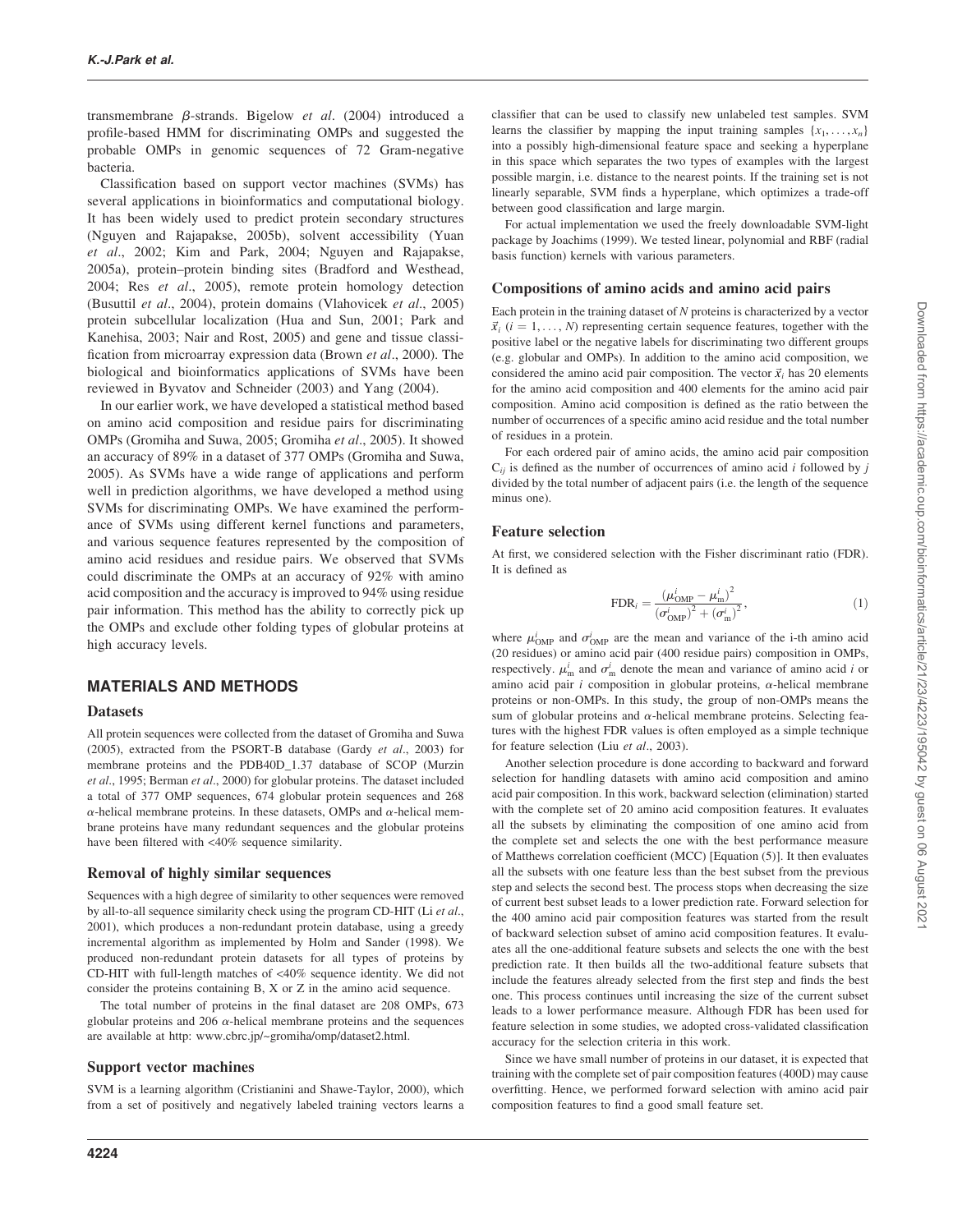## 5-Fold cross-validation test

The prediction performance was examined by the 5-fold cross-validation test, in which the three types of proteins were randomly divided into five subsets of approximately equal size. This means that the data were partitioned into training and test data in five different ways. After training the SVMs with a collection of four subsets, the performance of the SVMs was tested against the fifth subset. This process was repeated five times so that every subset was once used as the test data.

In order to assess the accuracy of prediction methods we use four measures. The sensitivity, specificity and overall accuracy are defined by

$$
sensitivity = \frac{TP}{TP + FN}
$$
 (2)

specificity = 
$$
\frac{TN}{TN + FP}
$$
 (3)

overall accuracy = 
$$
\frac{TP + TN}{TP + TN + FP + FN},
$$
 (4)

where TP, FP, TN and FN refer to the number of true positives, false positives, true negatives and false negatives proteins, respectively.

The MCC (Matthews, 1975) is defined as

$$
MCC = \frac{TP \times TN - FP \times FN}{\sqrt{(TP + FP)(TP + FN)(TN + FP)(TN + FN)}}.
$$
 (5)

The value of MCC is one for a perfect prediction and zero for a completely random assignment. Sensitivity measures our ability to correctly predict OMPs, while specificity measures our ability for correctly reject non-OMPs.

## RESULTS AND DISCUSSION

# Amino acid composition in OMPs, globular and  $\alpha$ -helical membrane proteins

Table 1 shows the result of amino acid composition for 20 amino acid residues in OMPs, globular and  $\alpha$ -helical membrane proteins. The FDR values [Equation (1)] also have been computed and the results are presented in Table 2. The residues Ser, Glu, Cys and His show high FDR values (FDR  $> 0.2$ ) between OMPs and globular proteins. These residues also show significant differences (>1) in percent composition between globular proteins and OMPs (Table 1). The formation of disulfide bonds between Cys residues requires an oxidative environment and such disulfide bridges are not usually found in intracellular proteins (Branden and Tooze, 1999). The analysis of the three-dimensional (3D) structures of 15  $\beta$ -barrel OMPs shows the presence of just 8 (0.1%) Cys residues and none of them is in the membrane part (Gromiha and Suwa, 2003). Hence, the occurrence of Cys is significantly higher in globular proteins than in OMPs. Glu is a strong helix former (Chou and Fasman, 1978) and this tendency influences its higher occurrence in globular proteins than OMPs.

The composition of Ser shows the opposite tendency that the composition is higher in OMPs than globular proteins. The structural analysis of several OMPs shows that Ser plays an important role in the stability and function of OMPs (Gromiha and Suwa, 2005). In outer membrane protein A (OmpA, PDB code no. 1QJP), the interior of  $\beta$ -strands contain an extended hydrogen bonding network of charged and polar residues (Pautsch and Schulz, 2000). In outer membrane protease OmpT (PDB code no. 1I78), the side chains of the residues Ser22, Gln228 and Asn258, located above the membrane, form hydrogen bonds to main chain atoms in the β-barrel (Vandeputte-Rutten *et al.*, 2001). Interestingly, none

| <b>Table 1.</b> Amino acid composition for the 20 amino acid residues in outer |  |  |  |  |  |
|--------------------------------------------------------------------------------|--|--|--|--|--|
| membrane, globular and $\alpha$ -helical membrane proteins                     |  |  |  |  |  |

| Category          | Residue    | Composition $(\%)$<br>Outer<br>membrane (208) | Globular<br>(673) | $\alpha$ -Helical<br>membrane<br>(206) |
|-------------------|------------|-----------------------------------------------|-------------------|----------------------------------------|
| Aliphatic         | Ala        | 9.4                                           | 8.4               | 10.3                                   |
|                   | Gly        | 8.7                                           | 7.7               | 8.3                                    |
|                   | <b>Ile</b> | 4.7                                           | 5.8               | 7.5                                    |
|                   | Leu        | 8.9                                           | 8.5               | 12.7                                   |
|                   | Pro        | 3.7                                           | 4.5               | 4.3                                    |
|                   | Val        | 6.7                                           | 7.2               | 8.2                                    |
| Aromatic          | Phe        | 3.7                                           | 3.8               | 5.5                                    |
|                   | Tyr        | 4.1                                           | 3.4               | 2.8                                    |
|                   | Trp        | 1.2                                           | 1.3               | 2.0                                    |
| Negative charged  | Asp        | 5.9                                           | 5.8               | 3.3                                    |
|                   | Glu        | 4.9                                           | 6.7               | 3.7                                    |
| Positive charged  | Arg        | 5.2                                           | 5.1               | 4.4                                    |
|                   | His        | 1.2                                           | 2.2               | 1.7                                    |
|                   | Lys        | 4.9                                           | 6.2               | 3.4                                    |
| Polar             | Asn        | 5.4                                           | 4.4               | 3.1                                    |
|                   | Gln        | 4.7                                           | 3.9               | 3.2                                    |
|                   | Ser        | 8.0                                           | 5.8               | 5.9                                    |
|                   | Thr        | 6.3                                           | 5.7               | 5.2                                    |
| Sulfur containing | Cys        | 0.4                                           | 1.5               | 0.8                                    |
|                   | Met        | 1.7                                           | 2.2               | 3.6                                    |

Table 2. FDR of each amino acid between OMP and globular or  $\alpha$ -helical membrane proteins [see Equation (1)]. High FDR values in globular proteins (>0.2) are shown in bold.

| Residue    | FDR (Fisher discriminant ratio)<br>Globular<br>$\alpha$ -Helical membrane |       |  |
|------------|---------------------------------------------------------------------------|-------|--|
| Ala        | 0.033                                                                     | 0.039 |  |
| Arg        | 0.003                                                                     | 0.070 |  |
| Asn        | 0.142                                                                     | 1.281 |  |
| Asp        | 0.000                                                                     | 1.487 |  |
| Cys        | 0.267                                                                     | 0.198 |  |
| Gln        | 0.078                                                                     | 0.341 |  |
| Glu        | 0.312                                                                     | 0.231 |  |
| Gly        | 0.074                                                                     | 0.012 |  |
| <b>His</b> | 0.247                                                                     | 0.109 |  |
| <b>Ile</b> | 0.114                                                                     | 0.900 |  |
| Leu        | 0.014                                                                     | 1.083 |  |
| Lys        | 0.109                                                                     | 0.302 |  |
| Met        | 0.096                                                                     | 1.528 |  |
| Phe        | 0.000                                                                     | 0.496 |  |
| Pro        | 0.082                                                                     | 0.066 |  |
| Ser        | 0.495                                                                     | 0.745 |  |
| Thr        | 0.039                                                                     | 0.254 |  |
| Trp        | 0.004                                                                     | 0.295 |  |
| Tyr        | 0.070                                                                     | 0.343 |  |
| Val        | 0.018                                                                     | 0.293 |  |
|            |                                                                           |       |  |

of the residues, which have high composition in globular proteins (Glu, His and Cys), is involved in such patterns (Pautsch and Schulz, 2000; Vandeputte-Rutten *et al*., 2001). Further, the importance of Ser to the stability and function of OMPs has been reported for outer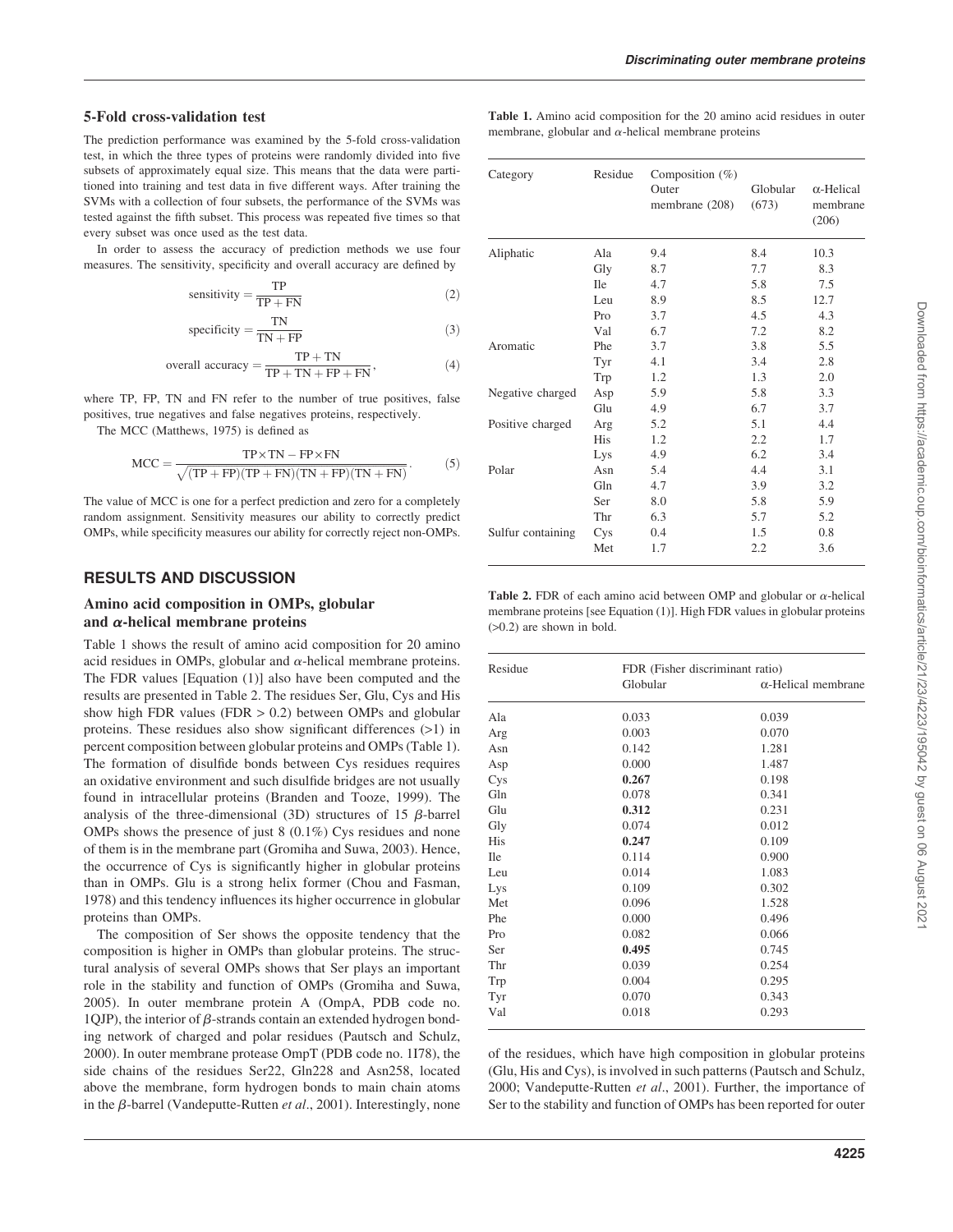membrane cobalamin transporter (BtuB, PDB code no. 1NQE), anion-selective porin (Omp32, PDB code no. 1E54), etc. (Zeth *et al*., 2000; Chimento *et al*., 2003a,b).

The amino acid composition of 20 residues in OMPs and  $\alpha$ -helical membrane proteins shows that Met, Asp, Asn and Leu have a significant difference (FDR  $> 1.0$ ) between them (Table 2). The group of OMPs showed higher composition of Asp and Asn than that in  $\alpha$ -helical membrane proteins. The occurrence of residues Leu and Met is higher in  $\alpha$ -helical membrane proteins than that in OMPs. Further, from Table 1, the residues Ala, Ile, Leu, Val, Phe, Trp and Met have higher composition in  $\alpha$ -helical membrane proteins than OMPs. This result reflects the presence of hydrophobic stretches of amino acid residues in the membrane part of  $\alpha$ -helical membrane proteins.

# Kernel selection

We begin with the selection of a kernel from three possibilities: the simple linear kernel, the polynomial kernel and the RBF kernel. The performance of each classifier was measured by examining how well the classifier identified positive and negative examples in the test sets, according to the 5-fold cross-validation test. In this analysis, the RBF kernel showed the best performance with overall prediction rate or MCC values. Various values of the parameter  $\gamma$ were also tested for the RBF kernel, and our choice was  $\gamma = 0.02$  or 0.03 for feature selection. The parameter C, which controls the trade-off between training error and margin, was set to 0.5 or 0.6 in this work. The RBF kernel is defined by

$$
K(\vec{x}, \vec{y}) = \exp(-\gamma ||\vec{x} - \vec{y}||^2), \qquad (7)
$$

where  $\gamma = 1/\sigma^2$  and  $\sigma$  is called the width of the (Gaussian) kernel. Instead of explicitly mapping the objects to the possibly highdimensional feature space, SVM usually works implicitly in the feature space by only computing the corresponding kernel  $K(\vec{x}, \vec{y})$  between any two objects *x* and *y*.

# Discrimination of OMPs and globular proteins

Table 3 shows the results of the 5-fold cross-validation tests for the RBF kernel SVM classifiers with the parameters  $\gamma = 0.03$  and  $C = 0.5$  using amino acid composition. The initial overall prediction rate with 20 amino acid composition was 91.1% and the value of MCC was 0.757. Starting from this 20 amino acid composition feature vector, we executed backward feature selection, and the overall prediction rate increased to 92.5%. This reduced set has a 17D feature vector with the exclusion of residues Ala, Glu and Lys. This result reveals that the feature selection with FDR values moderately improved the performance.

We performed a second feature selection (forward) for 400 amino acid pair composition features starting from the 17D feature subset. The second feature selection chose 8 pair compositions, and the final version yields a 25D feature vector. The information of the additional eight pair compositions improved the value of MCC from 0.798 to 0.846. The selected pair compositions were EL, AA, AT, SS, AG, AI, ID and YE.

# Discrimination of OMPs and  $\alpha$ -helical membrane proteins

Table 4 shows the results of the 5-fold cross-validation tests for the RBF kernel SVM classifiers with the parameters  $\gamma = 0.03$  and Table 3. Discrimination of OMPs and globular proteins

| Composition                                                 | Prediction rate $(\% )$ | Sensitivity Specificity Overall MCC |      |       |
|-------------------------------------------------------------|-------------------------|-------------------------------------|------|-------|
| Amino acid residues (20D)                                   | 82.7                    | 93.8                                | 91.1 | 0.757 |
| Residue pairs (400D)                                        | 83.2                    | 97.3                                | 94.0 | 0.830 |
| Residues and residue pairs (420D)                           | 63.5                    | 100.0                               | 91.4 | 0.755 |
| Reduced amino $acidsa$ (17D)                                | 87.5                    | 94.1                                | 92.5 | 0.798 |
| Reduced amino acids and<br>residue pairs <sup>b</sup> (25D) | 88.0                    | 96.4                                | 94.4 | 0.846 |

The number given in parentheses indicates the number of variables.

<sup>a</sup>After backward feature selection, the composition features of Ala, Glu and Lys were removed from the training and test sets (17D feature vectors).

<sup>b</sup>The second (forward) feature selection included eight kinds of amino acid pair compositions (EL, AA, AT, SS, AG, AI, ID and YE).

Highest prediction rate and MCC are shown in bold.

Table 4. Discrimination of OMPs and  $\alpha$ -helical membrane proteins

| Composition                                                      | Prediction rate $(\% )$ |             |         |       |  |  |  |
|------------------------------------------------------------------|-------------------------|-------------|---------|-------|--|--|--|
|                                                                  | Sensitivity             | Specificity | Overall | MCC   |  |  |  |
| Amino acid residues (20D)                                        | 98.6                    | 91.3        | 94.9    | 0.901 |  |  |  |
| Residue pairs (400D)                                             | 99.0                    | 90.3        | 94.7    | 0.897 |  |  |  |
| Residues and left residue<br>pairs $(420D)$                      | 95.7                    | 89.8        | 92.8    | 0.856 |  |  |  |
| Reduced amino acids <sup>a</sup> (15D)                           | 99.0                    | 92.7        | 95.9    | 0.920 |  |  |  |
| Reduced amino acids left<br>and residue pairs <sup>b</sup> (15D) | 99.0                    | 92.7        | 95.9    | 0.920 |  |  |  |

<sup>a</sup>After backward feature selection, the composition features of Arg, Asp, Tyr, Cys and His were removed from the training and test sets (15D feature vector). <sup>b</sup>None of the residue pairs was selected by the second feature selection.

Highest prediction rate and MCC are shown in bold.

 $C = 0.6$  using amino acid composition. We observed that SVMs could discriminate the OMPs at an overall accuracy of 94.9% with 20 amino acid compositions and the prediction rate improved to 95.9% after backward selection. After backward elimination, the composition information of residues Arg, Asp, Tyr, Cys and His were removed from the training and test datasets (15D feature vector). The performance of this discrimination including overall accuracy and MCC was better than the discrimination of OMPs and globular proteins. In our interpretation, the results shown in Tables 3 and 4 indicate that discrimination of OMPs and  $\alpha$ -helical membrane proteins seems to be easier than that of OMPs and globular proteins. It is reasonable that the discrimination of OMPs and  $\alpha$ -helical membrane proteins at high accuracy is consistent with higher FDR values for  $\alpha$ -helical membrane proteins compared with globular proteins (Table 2). Further, the information about the occurrence of hydrophobic residues in the membrane part of  $\alpha$ -helical membrane proteins can discriminate this class of proteins at high accuracy as reported in Mitaku *et al*. (2002).

We have included the information about amino acid pair composition with the result of first feature selection (composition of 15 amino acids) and we observed that there is no improvement in the prediction rate (Table 4). This result revealed that the composition of reduced amino acids could discriminate the groups of OMPs and  $\alpha$ -helical membrane proteins successfully.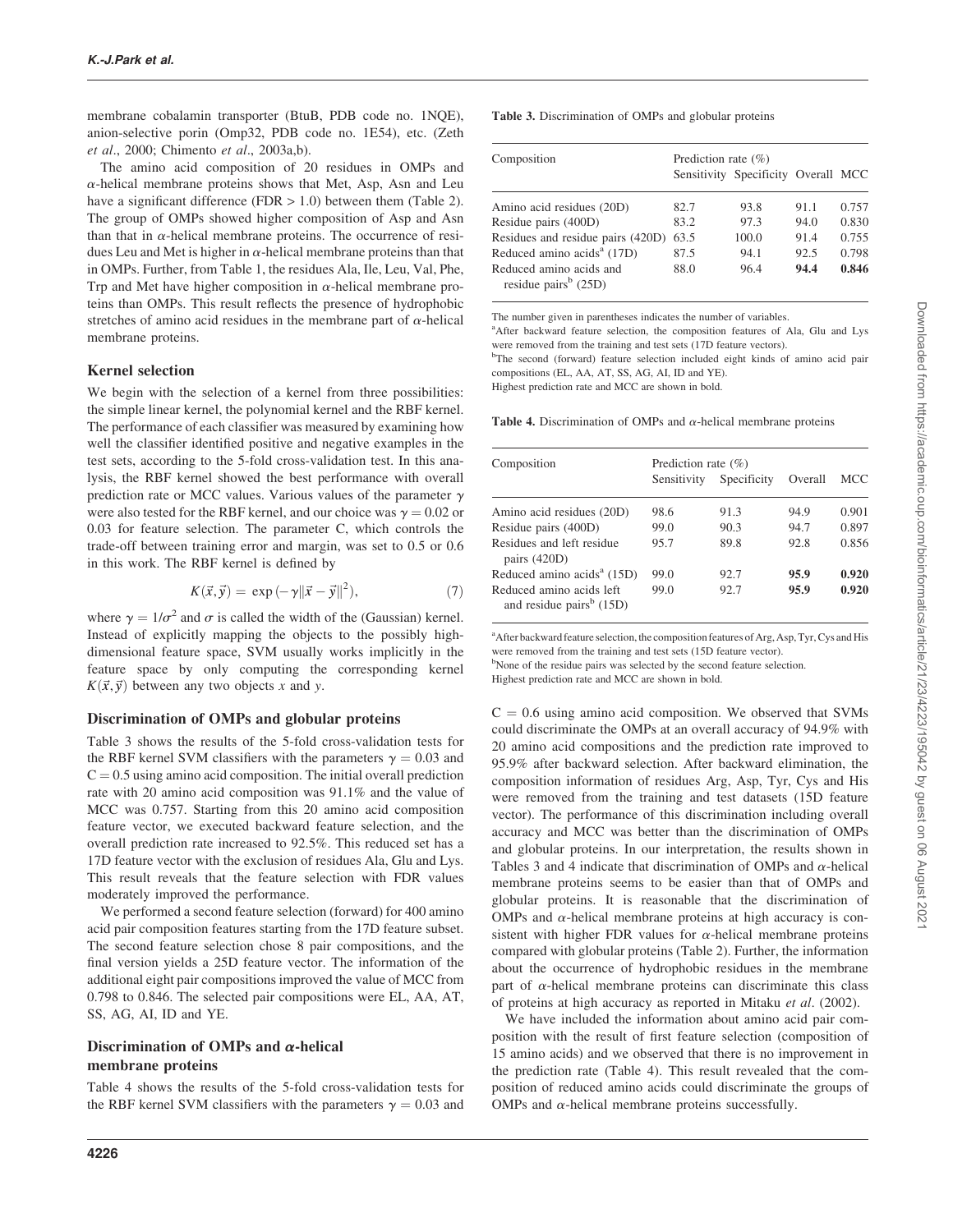#### Table 5. Discrimination of OMPs and non-OMPs

| Composition                                                 | Prediction rate $(\% )$ |                                     |      |       |  |  |
|-------------------------------------------------------------|-------------------------|-------------------------------------|------|-------|--|--|
|                                                             |                         | Sensitivity Specificity Overall MCC |      |       |  |  |
| Amino acid residues (20D)                                   | 87.5                    | 92.6                                | 91.6 | 0.752 |  |  |
| Residue pairs (400D)                                        | 86.5                    | 96.4                                | 94.5 | 0.823 |  |  |
| Residues and residue pairs (420D)                           | 79.3                    | 99.0                                | 95.2 | 0.840 |  |  |
| Reduced amino acids <sup>a</sup> (18D)                      | 89.9                    | 92.5                                | 92.0 | 0.767 |  |  |
| Reduced amino acids and<br>residue pairs <sup>b</sup> (28D) | 90.9                    | 94.7                                | 93.9 | 0.816 |  |  |

Non-OMPs (879) consist of globular proteins (673) and  $\alpha$ -helical membrane proteins (206).

<sup>a</sup>The first feature selection was backward selection for 20 kinds of amino acid and the composition features of Ala and Glu were removed.

<sup>b</sup>In the second feature selection, the composition features QA, DF, DA, KK, EF, NK, DR, YN, FF and LI were added to training and test sets  $(20 - 2 + 10 = 28D)$  feature vector) by forward selection. The overall prediction rate and MCC are shown in bold.

#### Discrimination of OMPs and non-OMPs

We have examined the discrimination ability of OMPs and non-OMPs by the present method. For this purpose, we defined a non-OMPs dataset by combining the globular and  $\alpha$ -helical membrane proteins. Table 5 shows the result of 5-fold cross-validation tests for the RBF kernel SVM classifiers with the parameters  $\gamma = 0.02$ and  $C = 0.5$  using amino acid and amino acid pair composition. Again, we executed a two-step feature selection, consisting of first the backward selection and then the forward selection. Backward selection reduced the amino acid composition features to 18 by excluding the residues Ala and Glu. This backward selection improved the sensitivity of OMPs from 87.5 to 89.9% and the overall accuracy from 91.6 to 92%.

After backward elimination, we did forward selection for 400 amino acid pair composition to the 18 amino acid composition feature subset. As a result of forward selection, the final feature vector of our method contained 10 additional amino acid pair compositions of QA, DF, DA, KK, EF, NK, DR, YN, FF and LI. Interestingly, most of these amino acid pairs contain either a charged or an aromatic residue. The inclusion of representative amino acid pairs, such as two like/oppositely charged (KK, DR), hydrophobic (LI), aromatic (FF) and the combination of charged and hydrophobic (DA), polar and charged (NK), charged and aromatic (EF), aromatic and polar (YN), polar and hydrophobic (QA) and charged and hydrophobic (DA) improved the prediction accuracy. However, the inclusion of amino acid pairs that show significant difference between OMPs and non-OMPs (Table 6) did not improve the accuracy. This might be due to the fact that such information is already available in the feature selection of 18 amino acid composition. Another reason might be the fact that the hyperplane of an SVM is constructed by combination of several features, whereas the FDR reflects the difference of only one feature. The additional information about the 10 amino acid pairs increased the MCC from 0.767 to 0.816 and the accuracy from 92 to 94%.

The combination of all the amino acid and residue pair compositions raised the correlation up to 0.84 and the overall accuracy is 95.2% (Table 5). Although the accuracy and correlation are high it has 420 variables (20 amino acids and 400 residue pairs). Generally, fitting the data with a minimum number of variables increases the robustness of the results. In the present work we selected 28 feature Table 6. Top 10 amino acid pair compositions (by FDR) between OMPs and, globular,  $\alpha$ -helical membrane proteins or non-OMPs

| Globular<br>Amino acid<br>pair | <b>FDR</b> | $\alpha$ -Helical<br>Amino acid<br>pair | <b>FDR</b> | Non-OMPs<br>Amino acid<br>pair | <b>FDR</b> |
|--------------------------------|------------|-----------------------------------------|------------|--------------------------------|------------|
| LS                             | 0.178      | LI                                      | 1.000      | SS                             | 0.166      |
| LG                             | 0.163      | LL.                                     | 0.894      | SY                             | 0.148      |
| <b>SL</b>                      | 0.160      | IL                                      | 0.694      | GY                             | 0.131      |
| SS                             | 0.146      | AI                                      | 0.660      | QS                             | 0.128      |
| <b>SA</b>                      | 0.140      | FL                                      | 0.625      | LS                             | 0.126      |
| EE                             | 0.138      | LV                                      | 0.604      | $\Pi$ .                        | 0.125      |
| SY                             | 0.126      | IF                                      | 0.603      | <b>SN</b>                      | 0.123      |
| AS                             | 0.126      | IV                                      | 0.572      | <b>SA</b>                      | 0.122      |
| GY                             | 0.111      | <b>IA</b>                               | 0.526      | <b>NS</b>                      | 0.115      |
| QS                             | 0.109      | LM                                      | 0.490      | AQ                             | 0.113      |

variables (18 amino acids and 10 residue pairs), giving an accuracy of 93.9%. This is almost as high as the accuracy (95.2%) obtained when using all 420 features. Thus we recommend using the selected features for discrimination.

## Implementation

The prediction method presented in this paper is implemented as a computer program named TMBETA-SVM and the web service is made available at http://tmbeta-svm.cbrc.jp. The program predicts OMPs based on the compositions of amino acids and amino acid pairs, using the SVM classifiers with the RBF kernel and the parameters C = 0.5 and  $\gamma$  = 0.02. The datasets used in this work are also available at http://www.cbrc.jp/~gromiha/omp/dataset2.html.

#### Comparison with other methods

Liu *et al*. (2003) proposed a method based on the amino acid composition of residues in transmembrane  $\beta$ -strand segments of 12 proteins in PDB to discriminate  $\beta$ -barrel membrane proteins and claimed an accuracy of 85.4% on a set of 241 OMPs. As the membrane spanning segments are used to compute the amino acid composition, this method could identify the OMPs, which have a high content of amino acid residues in the membrane but it missed the proteins with fewer membrane spanning  $\beta$ -strand segments. Martelli *et al*. (2002) devised an HMM method using 12 OMPs in PDB and tested the method on 145 OMPs, which yielded an accuracy of 84%. Bagos *et al*. (2004) used an HMM for discriminating  $\beta$ -barrel OMPs and reported an accuracy of 88.8% for a set of 133 OMPs. The method based on amino acid composition showed an accuracy of 89% on a dataset of 377 OMPs (Gromiha and Suwa, 2005). In this work, we have used a set of 208 OMPs, 673 globular proteins, and 206  $\alpha$ -helical membrane proteins. The OMPs were discriminated with an accuracy of 94% from the pool of 1087 sequences, while correctly excluding 96% of the transmembrane  $\alpha$ -helical proteins. This compares favorably to an accuracy of 90% reported by an HMM (Martelli *et al*., 2002). Although the direct comparison of accuracies reported by different methods is not appropriate (due to differences in datasets and validation procedures) it may give some information about the performance of different methods. We have examined the discriminative power of the program TMB-Hunt (Garrow *et al*., 2005), which claimed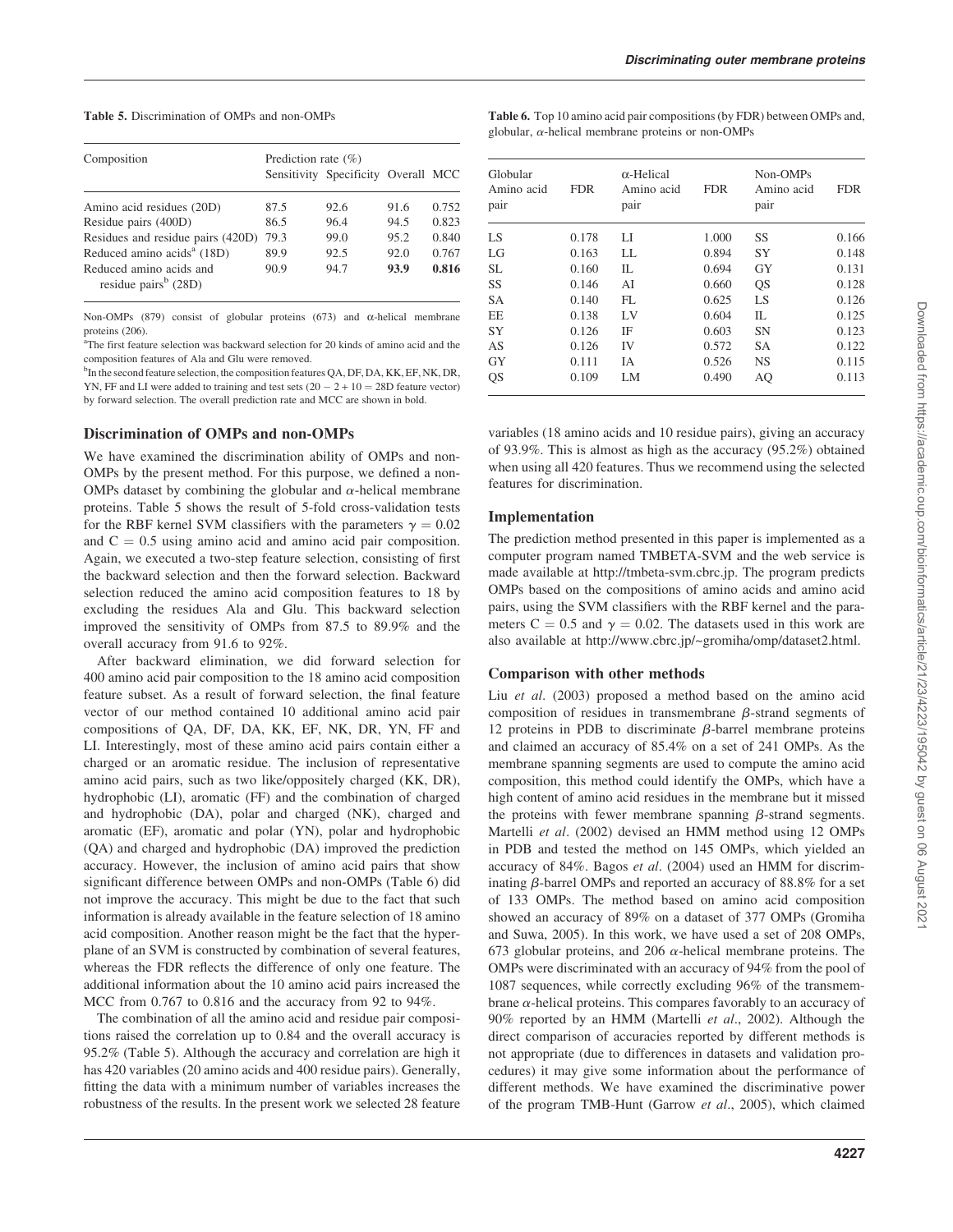the highest accuracy of 92.5%, using the publicly available web server and the same dataset of 1087 proteins used in the present work. We observed that this program discriminated the OMPs with an accuracy of 89.2% whereas the cross-validation accuracy obtained by the present work is 93.9%. The MCC obtained with TMB-Hunt is 0.729 and that obtained with our method is 0.816. The high accuracy achieved by the present method is due to the effectiveness of the method as well as the information gained from the large dataset of globular proteins and OMPs.

# CONCLUSIONS

We have developed an SVM-based method for discriminating OMPs using amino acid composition and residue pairs. The influence of amino acids and residue pairs for improving the accuracy has been analyzed. We found that the selection of 18 amino acid residues could discriminate the OMPs at an accuracy of 92%. Further, the inclusion of 10 residue pairs raised the accuracy to 94% and the correlation from 0.77 to 0.82. We have developed a web server for discriminating OMPs, which takes the amino acid sequence as input, and the predicted type of the protein is displayed as output. The program is available online at http://tmbeta-svm.cbrc.jp/

*Conflict of Interest:* none declared.

# **REFERENCES**

- Bagos,P.G. *et al.* (2004) A hidden Markov model method, capable of predicting and discriminating  $\beta$ -barrel outer membrane proteins. *BMC Bioinformatics*, 5, 29.
- Berman,H.M. *et al.* (2000) The protein data bank. *Nucleic Acids Res.*, 28, 235–242. Berven, F.S.  $et$  al. (2004) BOMP: a program to predict integral  $\beta$ -barrel outer membrane proteins encoded within genomes of Gram-negative bacteria. *Nucleic Acids Res.*, 32, W394–W399.
- Bigelow,H.R. *et al.* (2004) Predicting transmembrane beta-barrels in proteomes. *Nucleic Acids Res.*, 32, 2566–2577.
- Bradford,J.R. and Westhead,D.R. (2005) Improved prediction of protein–protein binding sites using a support vector machines approach. *Bioinformatics*, 21, 1487–1494.
- Branden,C. and Tooze,C. (1999) *Introduction to Protein Structure*. Garland Publishing Inc., New York.
- Brown,M.P.S. *et al.* (2000) Knowledge-based analysis of microarray gene expression data by using support vector machines. *Proc. Natl Acad. Sci. USA*, 97, 262–267.
- Busuttil,S. *et al.* (2004) Support vector machines with profile-based kernels for remote protein homology detection. *Genome Inform. Ser. Workshop Genome Inform.*, 15, 191–200.
- Byvatov,E. and Schneider,G. (2003) Support vector machine applications in bioinformatics. *Appl. Bioinformatics*, 2, 67–77.
- Chen,C.P. and Rost,B. (2002) State-of-the-art in membrane protein prediction. *Appl. Bioinformatics*, 1, 21–35.
- Chimento,D.P. *et al.* (2003a) Substrate-induced transmembrane signaling in the cobalamin transporter BtuB. *Nat. Struct. Biol.*, 10, 394–401.
- Chimento,D.P. *et al.* (2003b) The *Escherichia coli* outer membrane cobalamin transporter BtuB: structural analysis of calcium and substrate binding, and identification of orthologous transporters by sequence/structure conservation. *J. Mol. Biol.*, 332, 999–1014.
- Chou,P.Y. and Fasman,G.D. (1978) Prediction of the secondary structure of proteins from their amino acid sequence. *Adv. Enzymol.*, 47, 45–148.
- Cristianini,N. and Shawe-Taylor,J. (2000) *An Introduction to Support Vector Machines and Other Kernel-Based Learning Methods*. Cambridge University Press, Cambridge, MA.
- Forst,D. *et al.* (1998) Structure of the sucrose-specific porin ScrY from *Salmonella typhimurium* and its complex with sucrose. *Nat. Struct. Biol.*, 5, 37–46.
- Gardy,J.L. *et al.* (2003) PSORT-B: improving protein subcellular localization prediction for Gram-negative bacteria. *Nucleic Acids Res.*, 31, 3613–3617.
- Garrow,A.G. *et al.* (2005) TMB-Hunt: a web server to screen sequence sets for transmembrane beta-barrel proteins. *Nucleic Acids Res.*, 33, W188–W192.
- Gnanasekaran,T.V. *et al.* (2000) Profiles from structure based sequence alignment of porins can identify beta stranded integral membrane proteins. *Bioinformatics*, 16, 839–842.
- Gromiha,M.M. (1999) A simple method for predicting transmembrane alpha helices with better accuracy. *Protein Eng.*, 12, 557–561.
- Gromiha,M.M. and Suwa,M. (2003) Variation of amino acid properties in all-beta globular and outer membrane protein structures. *Int. J. Biol. Macromol.*, 32*, 93–98.*
- Gromiha,M.M. and Suwa,M. (2005) A simple statistical method for discriminating outer membrane proteins with better accuracy. *Bioinformatics*, 21, 961–968.
- Gromiha,M.M. *et al.* (1997) Identification of membrane spanning beta strands in bacterial porins. *Protein Eng.*, 10, 497–500.
- Gromiha,M.M. *et al.* (2005) Application of residue distribution along the sequence for discriminating outer membrane proteins. *Comput. Biol. Chem.*, 29, 135–142.
- Hirokawa,T. et al. (1998) SOSUI: classification and secondary structure prediction system for membrane proteins. *Bioinformatics*, 14, 378–379.
- Holm,L. and Sander,C. (1998) Removing near-neighbour redundancy from large protein sequence collections. *Bioinformatics*, 14, 423–429.
- Hua,S. and Sun,Z. (2001) Support vector machine approach for protein subcellular localization prediction. *Bioinformatics*, 17, 721–728.
- Joachims, T. (1999) Making large-scale SVM learning practical. In Schölkopf, B., Burges,C. and Smola,A. (eds) *Advances in Kernel Methods—Support Vector Learning*. MIT Press, Cambridge, MA.
- Kim,H. and Park,H. (2004) Prediction of protein relative solvent accessibility with support vector machines and long-range interaction 3D local descriptor. *Proteins*, 54, 557–562.
- Li,W. *et al.* (2001) Clustering of highly homologous sequences to reduce the size of large protein databases. *Bioinformatics*, 17, 282–283.
- Liu, O. *et al.* (2003) Identification of *B*-barrel membrane proteins based on amino acid composition properties and predicted secondary structure. *Comput. Biol. Chem.*, 27, 355–361.
- Mannella,C.A. (1998) Conformational changes in the mitochondrial channel protein, VDAC and their functional implications. *J. Struct. Biol.*, 121, 207–218.
- Martelli, P.L. *et al.* (2002) A sequence-profile-based HMM for predicting and discriminating b-barrel membrane proteins. *Bioinformatics*, 18, S46–S53.
- Martelli,P.L. *et al.* (2003) The prediction of membrane protein structure and genome structural annotation. *Comp. Funct. Genomics*, 4, 406–409.
- Matthews,B.W. (1975) Comparison of predicted and observed secondary structure of T4 phage lysozyme. *Biochim. Biophys. Acta*, 405, 442–451.
- Mitaku,S. *et al.* (2002) Amphiphilicity index of polar amino acids as an aid in the characterization of amino acid preference at membrane-water interfaces. *Bioinformatics*, 18, 608–616.
- Murzin,A.G. *et al.* (1995) SCOP: a structural classification of proteins database for the investigation of sequences and structures. *J. Mol. Biol.*, 247, 536–540.
- Nair,R. and Rost,B. (2005) Mimicking cellular sorting improves prediction of subcellular localization. *J. Mol. Biol.*, 348, 85–100.
- Natt,N.K. *et al.* (2004) Prediction of transmembrane regions of beta-barrel proteins using ANN- and SVM-based methods. *Proteins*, 56, 11–18.
- Nguyen,M.N. and Rajapakse,J.C. (2005a) Prediction of protein relative solvent accessibility with a two-stage SVM approach. *Proteins*, 59, 30–37.
- Nguyen,M.N. and Rajapakse,J.C. (2005b) Two-stage multi-class support vector machines to protein secondary structure prediction. *Pac. Symp. Biocomput.*, 346–357.
- Park,K.-J. and Kanehisa,M. (2003) Prediction of protein subcellular locations by support vector machines using compositions of amino acid pairs. *Bioinformatics*, 19, 1656–1663.
- Pautsch,A. and Schulz,G.E. (2000) High-resolution structure of the OmpA membrane domain. *J. Mol. Biol.*, 298, 273–282.
- Res,I. *et al.* (2005) An evolution based classifier for prediction of protein interfaces without using protein structures. *Bioinformatics*, 21, 2496–2501.
- Schirmer, T. *et al.* (1995) Structural basis for sugar translocation through maltoporin channels at 3.1 A resolution. *Science*, 267, 512–514.
- Schulz, G.E. (2000)  $\beta$ -Barrel membrane proteins. *Curr. Opin. Struct. Biol.*, 10, 443–447.
- Schulz,G.E. (2002) The structure of bacterial outer membrane proteins. *Biochim. Biophys. Acta*, 1565, 308–317.
- Vandeputte-Rutten,L. *et al.* (2001) Crystal structure of the outer membrane protease OmpT from *Escherichia coli* suggests a novel catalytic site. *EMBO J.*, 20, 5033–5039.